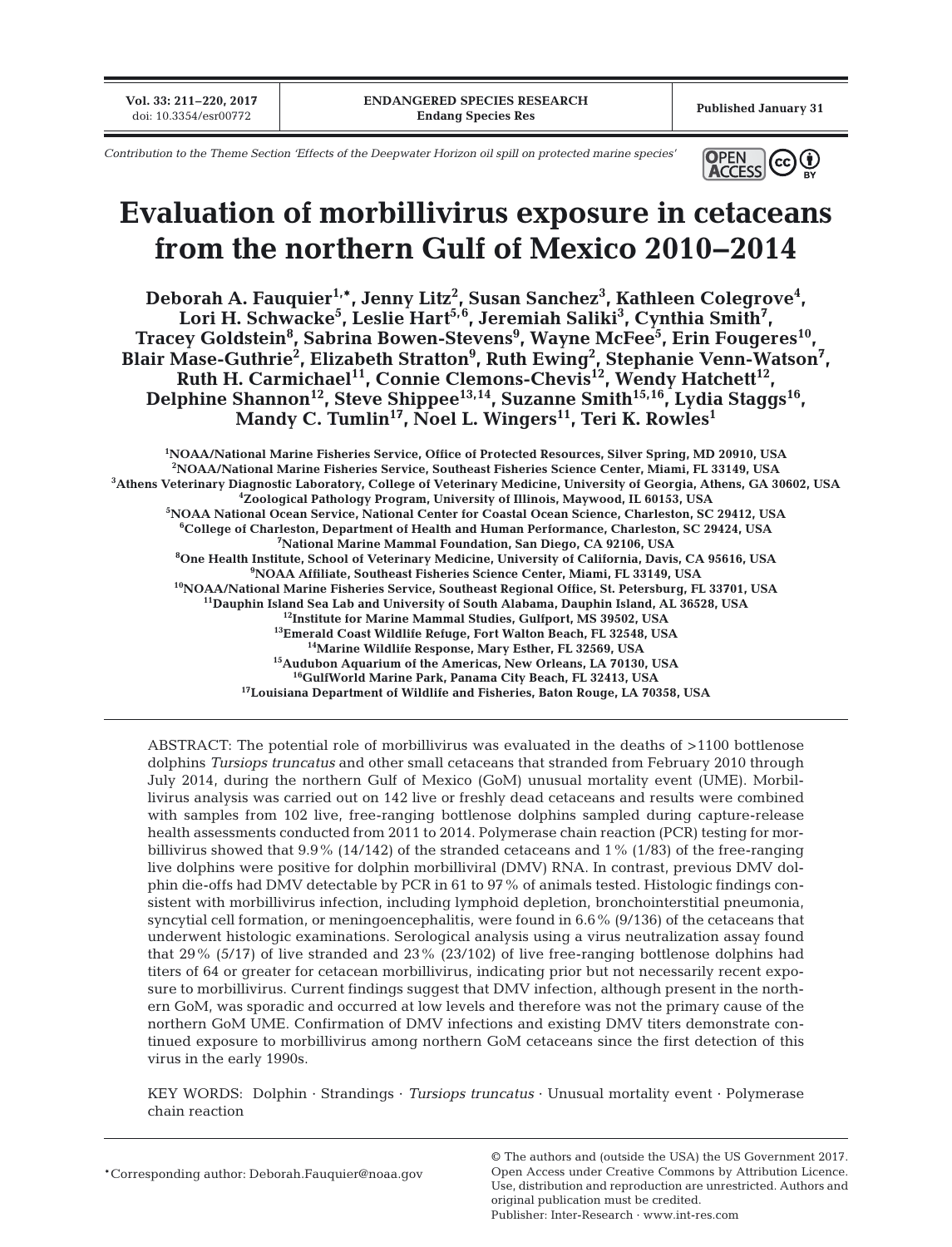# **INTRODUCTION**

Dolphin morbillivirus (DMV) is a highly contagious paramyxovirus that is well-recognized to cause dolphin die offs in the United States, including those that occurred along the US east coast (in 1987−1988 and 2013−2015) and the Gulf of Mexico (GoM) in 1993−1994 (Lipscomb et al. 1994, 1996, Krafft et al. 1995, Van Bressem et al. 2014). DMV is most closely related to the measles, rinderpest, and peste des pe tits ruminants viruses (Haffar et al. 1999, Saliki et al. 2002). Five types of morbillivirus have been detected in marine mammals in US waters. Of these, 2 are found in pinnipeds and sea otters: (1) canine distemper virus in seals and (2) phocine distemper virus in sea otters and seals. Those found in cetaceans such as dolphins, porpoises and whales include (3) DMV, (4) porpoise morbillivirus, (5) pilot whale morbillivirus and (6) Longman's beaked whale morbillivirus (Kennedy 1998, Taubenberger et al. 2000, DiGuardo et al. 2005, Van Bressem et al. 2014). Dolphins with morbillivirus infections often die either due to acute viral pneumonia, viral encephalitis, or from fungal or bacterial infections secondary to pan-lymphoid depletion and immunosuppression (Van Bressem et al. 2014). Morbilliviruses are thought to spread through inhalation of respiratory particles or through direct contact between animals, including exposure to the virus through other entryways such as the eyes, mouth, stomach, skin wounds, and the urogenital tract (Van Bressem et al. 2014). When exposed to morbillivirus, animals that survive the initial infection may acquire immunity that is protective against future infections and severe clinical disease (Van Bressem et al. 2009).

Beginning in early 2010 a cetacean unusual mortality event (UME) occurred in the northern GoM involving primarily bottlenose dolphins *Tursiops truncatus*, with >1100 cetaceans stranded during this period (Litz et al. 2014, NOAA Fisheries OPR 2016). Since morbillivirus infection was a common cause of previous dolphin die-offs along the US coast, it was investigated as a potential cause of the northern GoM UME (Litz et al. 2014, Venn-Watson et al. 2015). During previous morbillivirus-associated dolphin die-offs in the USA, the presence of virus detected using polymerase chain reaction (PCR) assays had positive detection rates of 61 and 97% in dolphins tested during the 1987−1988 and 2013−2015 mid-Atlantic and 1993−1994 GoM mortality events (Krafft et al. 1995, Lipscomb et al. 1996, Schulman et al. 1997, Fauquier et al. 2014, Litz et al. 2014). Previous ly reported morbillivirus seropositivity in free-rang-

ing and stranded cetacean populations in the GoM during non-UME periods have ranged from 15 to 24%, depending upon the species and stock tested (Duignan et al. 1996, Rowles et al. 2011). To determine the extent of DMV exposure and infections in cetaceans in the northern GoM and to assess the possibility that DMV was contributing to the GoM UME we conducted PCR, histopathologic, and serologic analyses for DMV in live and fresh-dead stranded small cetaceans and in live free-ranging bottlenose dolphins sampled from February 2010 through July 2014.

## **MATERIALS AND METHODS**

## **Data and sample collection**

The National Oceanic and Atmospheric Administration's (NOAA) National Marine Fisheries Service (NMFS) Southeast Region Marine Mammal Stranding Network comprises state and non-government organizations in coastal states from Texas through North Carolina, including Puerto Rico and the US Virgin Islands. For each stranding reported to the stranding network in these areas, the responding agencies complete a 'Marine Mammal Stranding Report — Level A Data' form (NOAA Form 89-864 (rev.2007) Office of Management and Budget, OMB, No. 0648-0178). Level A data are available to the public and include species, date, location, body condition, sex, length, etc. 'Stranded' cetaceans included animals that stranded live or dead, and live animals that were sampled during emergency responses. For this study, data and samples were collected from se lected cetaceans from the originally declared region of the northern GoM UME, in areas from Franklin County, Florida west to the Louisiana− Texas state line. The stranding data reported here were extracted from the NOAA Marine Mammal Health and Stranding Response National Database and are the most accurate available as of October 15, 2015.

Live stranded animals were evaluated, and post mortem examinations of cetaceans were conducted by network participants either in the field or at institutional facilities for animals that stranded from February 2010 through July 2014. Tissues collected for histopathologic examination were preserved in 10% neutral buffered formalin using standardized sampling protocols, and additional samples were collected and frozen for pathogen analyses (Geraci & Lounsbury 1993, Rowles et al. 2001). Cetaceans were separated into age categories based upon age deter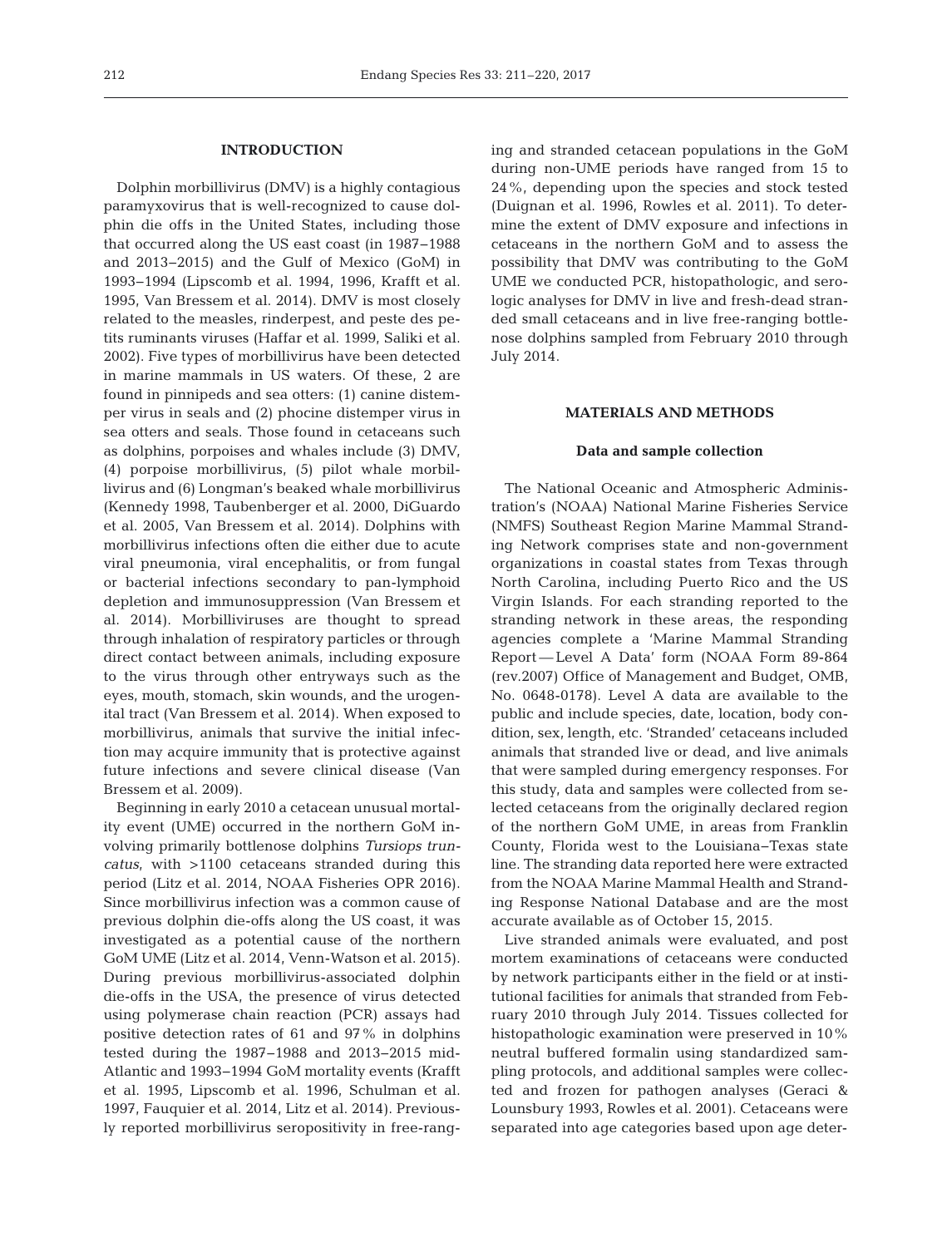mination from growth layer counts of teeth (Hohn et al. 1989) or upon standard length ranges (Read et al. 1993) if teeth were not available. Tissues from stranded cetaceans were collected and stored under chain of custody rules to insure integrity, and were subsequently transferred to NOAA under national resource damage assessment (NRDA) criteria, after which they were sent to designated facilities for analysis (*Deepwater Horizon* NRDA Trustees 2016). While a standard sampling method was used by contributing institutions, the specific organ systems sampled differed among cases depending upon organ availability, carcass condition, and experience of the prosector.

Tissues from stranded cetaceans including blood, blowhole swab, brain, lymph node(s), lung, spinal cord and spleen were evaluated from DMV infection via PCR analysis. Additionally, serum from live stranded cetaceans was collected for virus neutralization (VN) testing. Tissues from dead animals were selected for DMV testing based upon carcass decomposition code (with samples prioritized from freshly dead and early moderately decomposed carcasses), availability of suitable samples, geographic and temporal distribution, and/or presence of characteristic lesions such as lymphoid depletion, bronchointerstitial pneumonia, syncytial cell formation or meningoencephalitis found during histopathologic evaluation. Consistent with previous dolphin morbillivirus UME investigations, confirmed DMV cases were de fined as dolphins exhibiting at least 1 characteristic histopathologic lesion and 1 PCR positive tissue. Suspect cases were dolphins with either characteristic histopathologic lesions or PCR positive tissues; negative cases were those with negative PCR tests and no characteristic histopathologic lesions de tected.

Free-ranging bottlenose dolphins were temporarily captured and released on site in Barataria Bay, Loui siana (BB), during August 3–16, 2011, June 17−28, 2013, June 9−20, 2014; and in Mississippi Sound, Mississippi, (MS) during July 23−August 1, 2013 as part of the *Deepwater Horizon* NRDA as described in Schwacke et al. (2014) and Smith et al. (2017, this Theme Section). Blowhole swabs were collected for PCR analysis, and serum samples were collected for VN testing. Age determination was conducted as described previously for stranded cetaceans.

#### **PCR analysis**

The morbillivirus PCR assay was performed as follows. RNA was extracted from tissues using the QIAmp cador Pathogen kit (Qiagen), using 0.5 g of tissue macerate, following the manufacturer's in structions. PCR was carried out by conventional semi-nested reverse transcription PCR, which amplifies a 300 bp product within a conserved region in the phosphoprotein gene (P-gene) (Barrett et al. 1993, Sierra et al. 2014). Partial sequences of the P-gene from the pan-morbillivirus PCR were compared against morbilliviral sequences available in the Gen-Bank database.

Additionally, samples from 3 positive cetaceans were submitted for whole genome sequencing. Primers for whole genome sequencing were designed against the only fully sequenced DMV available (Rima et al.  $2005$ ; see Fig. 2) to amplify the entire genome of dolphin morbilliviruses. RNA was extracted from the 3 animals (spinal cord from a bottlenose dolphin from Mississippi in 2011, lung from a bottlenose dolphin from Louisiana in 2011 and lung from a spinner dolphin *Stenella longirostris* from Florida in 2010) using TRIzol reagent (Invitrogen), and cDNA was transcribed using the Superscript III First Strand kit (Invitrogen). PCR was performed to amplify all segments, bands of correct size were excised and purified PCR products were cloned (pCR4-TOPO vector; Invitrogen) and sequenced (ABI 3730 Capillary Electrophoresis Genetic Analyzer; Applied Biosystems).

Sequences were identified and confirmed using the nucleotide and translated nucleotide BLAST search tools within the National Center for Biotechnology Information (NCBI) database. Plasmid and primer sequences were removed and chromatograms were analyzed for ambiguities using Geneious Pro v9.0.5 software (Biomatters). Nucleotide sequences were aligned, assembled and consensus genome sequences generated. Nucleotide sequences were obtained from the GenBank database for phylogenetic analysis, and alignments were performed using the Muscle alignment tool in Geneious Pro (Biomatters). A neighbor-joining bootstrap tree (1000 replicates, Tamura-Nei model) comparing the corresponding P-gene fragments (389 bp) of known morbilliviruses was produced using PAUP\* v4.0 software (Sinauer).

#### **Serological analysis**

Antibody titers against cetacean morbilliviruses were measured using the microtiter VN test (Rossiter et al. 1985), as described by Saliki & Lehenbauer (2001). Titers were expressed as the reciprocal of the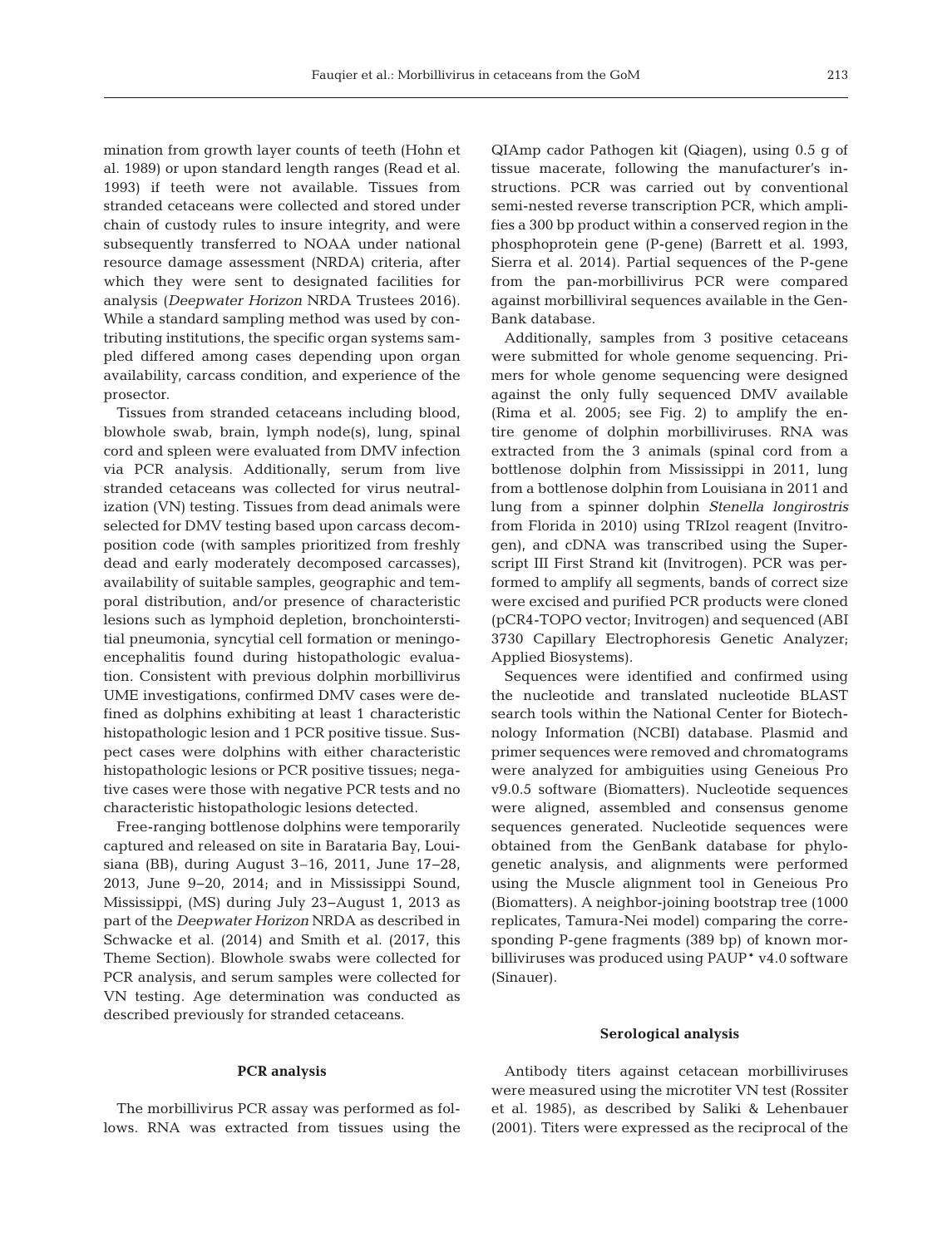|                             | Table 1. Fluid and tissues of cetaceans stranded in the Gulf |  |  |  |  |  |  |  |  |
|-----------------------------|--------------------------------------------------------------|--|--|--|--|--|--|--|--|
|                             | of Mexico in 2010–2014 tested for morbillivirus by poly-     |  |  |  |  |  |  |  |  |
| merase chain reaction (PCR) |                                                              |  |  |  |  |  |  |  |  |

| Tissue type       | Total tested | Morbillivirus positive |               |  |  |
|-------------------|--------------|------------------------|---------------|--|--|
|                   |              | No.                    | $\frac{0}{0}$ |  |  |
| Blowhole swab     |              |                        |               |  |  |
| Brain/spinal cord | 101          |                        |               |  |  |
| Lung              | 132          | 11                     |               |  |  |
| $Lymph$ $node(s)$ | 26           |                        | 15            |  |  |
| Spleen            | 20           | З                      | 15            |  |  |
| Whole blood       | 9            |                        |               |  |  |
| Total             | 289          | 25                     |               |  |  |

highest dilution of serum that completely neutralized cytopathic effects in duplicate wells. Titers ≤8 were considered to be seronegative while titers ≥64 were considered to be seropositive for this study. Titers between 16 and 32 were considered to be equivocal to reduce the likelihood of false positives as de scribed in Van Bressem et al. (2014).

#### **RESULTS**

# **PCR results**

Between February 2010 and July 2014, samples from 128 stranded bottlenose dolphins and 14 other stranded small cetaceans from the northern GoM were tested for morbilliviral RNA by PCR with a total of 289 tissue samples used in the analysis (Tables 1  $\&$  2). Of the 142 animals, 9.9% (14/142) had detectable morbilliviral RNA in at least 1 tissue including brain, lung, lymph node, spinal cord and spleen (Table 1). Eight animals were PCR positive in only 1

tissue, 3 were positive in 2 tissues, and 3 were positive in 3 or more tissues. Of the 14 positive cetaceans, 12 were bottlenose dolphins, one was a Clymene dolphin *Stenella clymene* and one was a spinner dolphin (Table 2).

Stranded dolphins were tested from northwestern Florida, Alabama, Mississippi and Louisiana and at least 1 cetacean tested positive for morbillivirus via PCR in each of the 4 states. Bottlenose dolphins were tested from all 4 states. Additionally, Atlantic spotted dolphins *Stenella frontalis* were tested in Alabama and Florida; and the Clymene dolphin, melonheaded whales *Peponocephala elec-*

| Table 2. Cetacean species stranded in the Gulf of Mexico in |                                           |  |  |
|-------------------------------------------------------------|-------------------------------------------|--|--|
|                                                             | 2010–2014 tested for morbillivirus by PCR |  |  |

| Common name              | Total<br>tested | Morbillivirus positive<br>N <sub>0</sub> |     |
|--------------------------|-----------------|------------------------------------------|-----|
| Atlantic spotted dolphin |                 |                                          |     |
| Bottlenose dolphin       | 128             | 12                                       | ч   |
| Clymene dolphin          |                 |                                          | 100 |
| Melon-headed whale       |                 |                                          |     |
| Rough-toothed dolphin    |                 |                                          |     |
| Spinner dolphin          | 3               |                                          | 33  |
| Total                    | 142             | 14                                       | 10  |

*tra*, a rough toothed dolphin *Steno bredanensis*, and spinner dolphins were tested in Florida (Table 2). Two PCR positive cetaceans stranded in 2010 (FL), 8 stranded in 2011 (FL, AL, MS, LA), 3 stranded in 2012 (AL, MS, LA), and one stranded in 2013 (MS) (Fig. 1, Table 3). Of the PCR-positive cetaceans, ages were not determined from the 2 non-bottlenose dolphins, but 9 of the 12 stranded bottlenose dolphins were 3 yr or younger and measured < 205 cm in length (range 133–203 cm), while the remaining 3 bottlenose dolphins were subadults or adults measuring between 234 and 240 cm and aged as 10, 16, and 16 yr old, respectively. Among the live, free-ranging bottlenose dolphins, from a total of 88 blowhole samples collected from 83 animals, only 1 adult female bottlenose dolphin, sampled in August 2011 in Barataria Bay, LA, tested positive for morbillivirus by PCR.

Sequencing of the morbillivirus P-gene fragment, amplified in the 15 morbillivirus-positive cetaceans (14 stranded; 1 free-ranging), yielded sequences most closely related to DMV. Additionally, the sequences from all 15 animals were 99 to 100%



Fig. 1. Location of cetaceans stranded in the Gulf of Mexico in 2010−2013 that tested positive for morbillivirus by polymerase chain reaction (PCR)  $(n = 14)$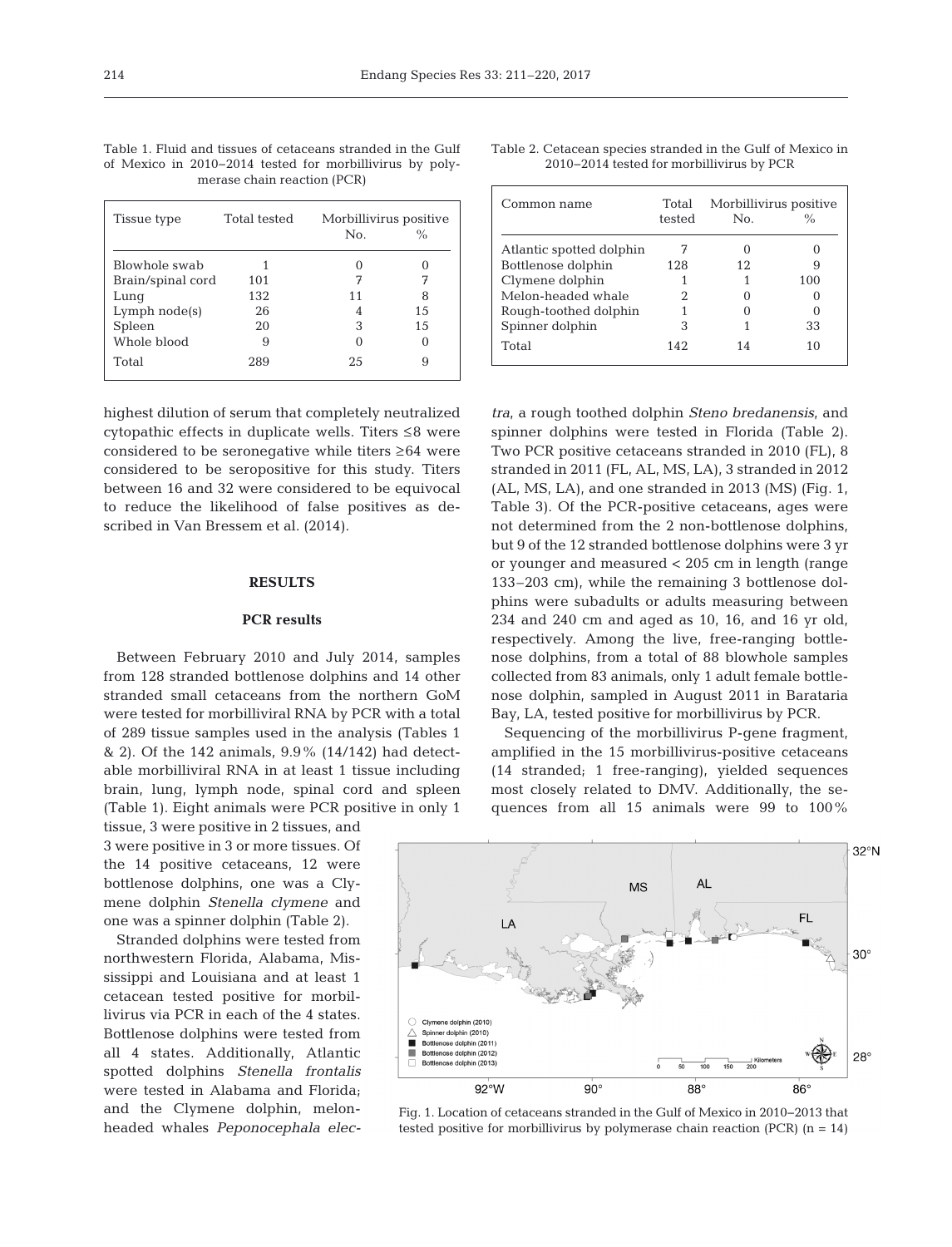| State       | Total  | Morbillivirus positive |      |                              |                                                      |  |  |
|-------------|--------|------------------------|------|------------------------------|------------------------------------------------------|--|--|
|             | tested | No.                    | $\%$ | Year $(n)$                   | <b>Species</b>                                       |  |  |
| Louisiana   | 55     |                        |      | 2011(3), 2012(1)             | Bottlenose dolphin                                   |  |  |
| Mississippi | 35     | 4                      | 11   | 2011 (2), 2012 (1), 2013 (1) | Bottlenose dolphin                                   |  |  |
| Alabama     | 18     |                        | 11   | 2011(1), 2012(1)             | Bottlenose dolphin                                   |  |  |
| Florida     | 34     | 4                      | 12   | $2010(2)$ , $2011(2)$        | Bottlenose dolphin, Clymene dolphin, Spinner dolphin |  |  |
| Total       | 142    | 14                     | 10   |                              |                                                      |  |  |

Table 3. States from which stranded cetaceans (from 2010–2014) were tested for morbillivirus by PCR and the years (n = number positive each year) and species in which morbillivirus was detected

similar to each other. Whole genome sequencing of morbillivirus from 3 stranded dolphins, (2 bottlenose dolphins: GenBank Accession nos. KU720624, KU720625; 1 spinner dolphin: GenBank Accession no. KU720623) showed the isolates from the animals in the GoM to be distinct from the bottlenose dolphin morbillivirus isolate (GenBank Accession no. KU720622) associated with the outbreak affecting cetaceans in the 2013−2015 mid-Atlantic UME (Fig. 2). Interestingly, phylogenetic analysis showed that the isolates from the GoM clustered together and were most similar to a DMV sequence amplified in tissue from a bottlenose dolphin that died off the Canary Islands, Spain (99.5% nucleotide similarity, GenBank Accession no. KF695110).

# **Histopathology**

A total of 136 fresh dead cetaceans that were tested for DMV by PCR had histopathologic evaluations. Histopathologic findings consistent with morbillivirus infection as previously defined were noted in 6.6% (9/136) of cases, and all of the cases with these lesions were positive for DMV by PCR, thus making these confirmed morbillivirus cases (Table 4). There were 5 positive PCR cases that did not show any histologic lesions and these were considered suspect cases. Of the 9 confirmed cases, 8 occurred in bottlenose dolphins and one was in the Clymene dolphin. None of the PCR negative cases had histologic lesions suggestive of morbillivirus infection. Lesions associated with viral infection were most common in animals stranding in 2010 and 2011. Only one of the 4 PCR positive dolphins that stranded during 2012–13 had histologic lesions attributable to infection.

The most common histopathologic lesion associated with morbilliviral infection was lymphoid depletion  $(n = 7)$  within the spleen and or various lymph nodes, often with scattered syncytial cells within lymphoid tissues. Bronchointerstitial pneumonia was noted in 2 dolphins, one of which also had syncytial cells within the pulmonary lesions (Fig. 3A). Meningoencephalitis was observed in 3 infected dolphins, and 1 dolphin that stranded in 2013 with meningoencephalitis also had chronic degenerative lesions,



Fig. 2. Phylogenetic tree comparing a 389 bp fragment of the phosphoprotein gene (P-gene) of the dolphin morbillivirus isolates sequenced from 2 bottlenose dolphins and one spinner dolphin recovered dead in the Gulf of Mexico in 2010 and 2011 (blue; GenBank Accession nos. KU720623, KU720624 and KU720625) with corresponding phosphoprotein fragments from morbilliviruses (black), and an isolate from a bottlenose dolphin that died along the Atlantic coast of Florida during the 2013−2015 US mid-Atlantic unusual mortality event (green; GenBank Accession no. KU720622). Corresponding bootstrap values are shown at the bases of each branch. The scale bar indicates the number of nucleotide substitutions per site; measles (AM943876) was designated as the outgroup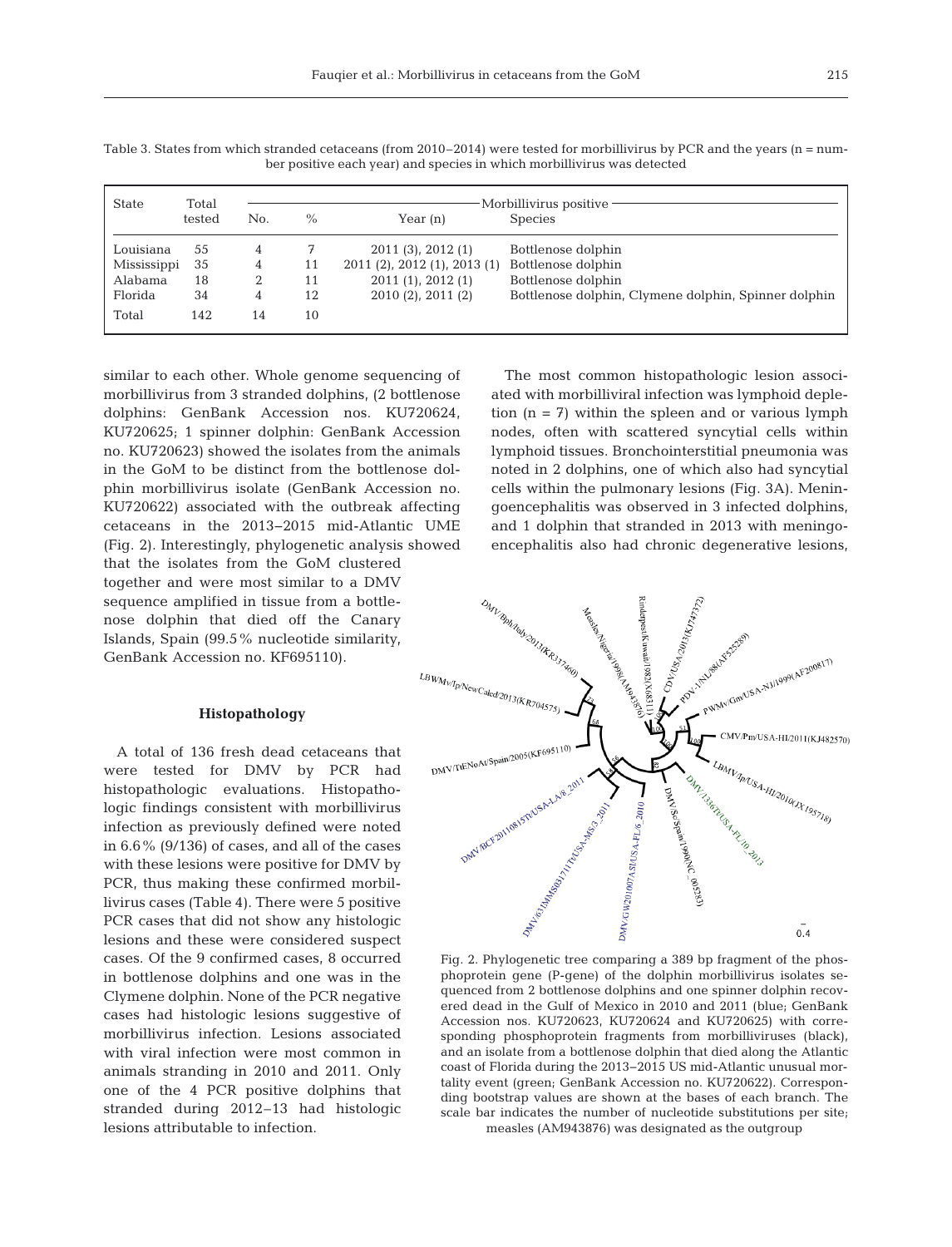| Year                             | No.<br>positive | <b>Species</b>           | Age class                              | Lesions<br>present | Meningo-<br>encephalitis | Broncho-<br>interstitial<br>pneumonia | Histopathologic lesions<br>Lymphoid Syncytial<br>depletion | cells        | Fungal<br>infection |
|----------------------------------|-----------------|--------------------------|----------------------------------------|--------------------|--------------------------|---------------------------------------|------------------------------------------------------------|--------------|---------------------|
| 2010                             | 2               | Clymene, spinner dolphin | NA                                     |                    |                          |                                       | 0                                                          |              |                     |
| 2011                             | 8               | Bottlenose dolphin       | 7 calves, 1 adult                      |                    |                          |                                       |                                                            |              |                     |
| 2012                             | 3               | Bottlenose dolphin       | $1$ calf, $1$ sub-adult, $1$ adult $0$ |                    | $\Omega$                 |                                       | $\Omega$                                                   | $\Omega$     |                     |
| 2013                             |                 | Bottlenose dolphin       | 1 calf                                 |                    | 1 <sup>a</sup>           | 0                                     | $\mathbf{0}$                                               | $\mathbf{0}$ | 0                   |
| Total                            | 14              |                          |                                        | 9                  | 3                        | ↑                                     |                                                            | 8            | 3                   |
| <sup>a</sup> Axonal degeneration |                 |                          |                                        |                    |                          |                                       |                                                            |              |                     |

Table 4. Histopathologic lesions in stranded cetaceans recovered from the Gulf of Mexico in 2010−2013 that tested positive for morbillivirus by PCR. NA: not available

including marked regional axonal loss and demyelination (Fig. 3B). Eosinophilic intranuclear and/ or intracytoplasmic inclusions were rarely noted, and when present, were most commonly found within respiratory epithelium or syncytial cells. Secondary fungal infections were present in 3 of the 14 PCRpositive animals who also all had lymphoid depletion, suggesting impaired immune function. Of these 3 fungal infections, 1 animal had pneumonia and tracheitis associated with fungal organisms morphologically consistent with *Aspergillus* species infection. The other 2 animals had intralesional organisms morphologically consistent with a *Zygomycete* species with one case having fungal encephalitis, pneumonia, and tracheitis and the other having fungal nephritis.

## **Serology**

Of live cetaceans tested by VN, 29% (5/17) of stranded cetaceans and 23% (23/102) of free-ranging bottlenose dolphins had titers of ≥64 for cetacean morbillivirus (Table 5). If equivocal titers were in cluded (titers between 16 and 32) this percentage increased to a seropositivity of 47% (8/17) for the stranded cetaceans (Fig. 4). Of the stranded cetaceans tested, animals with positive titers  $(≥64)$  were detected only in Mississippi, Alabama and Florida, with positive titers found in 3 bottlenose dolphins, one melon-headed whale and one rough-toothed dolphin (range 64 to  $\geq$ 512). Sero-positive cetaceans were detected in 2011 (n = 1), 2012 (n = 2) and 2013  $(n = 2)$ . Equivocal titers (16 to 32) were found in 2



Fig. 3. Hematoxalin and eosin stained sections of tissues from bottlenose dolphins *Tursiops truncatus* with morbillivirus infection. (A) A section of lung with bronchointerstitial pneumonia. There is necrosis of bronchiolar epithelium, moderate inflammation within airways and alveolar septae, and numerous syncytial cells (arrows). Scale bar = 100 µm. (B) A section of midbrain from a dolphin with moderate lymphocytic encephalitis (arrow) and extensive axon loss (arrowheads) consistent with chronic morbillivirus infection. Scale bar = 100 µm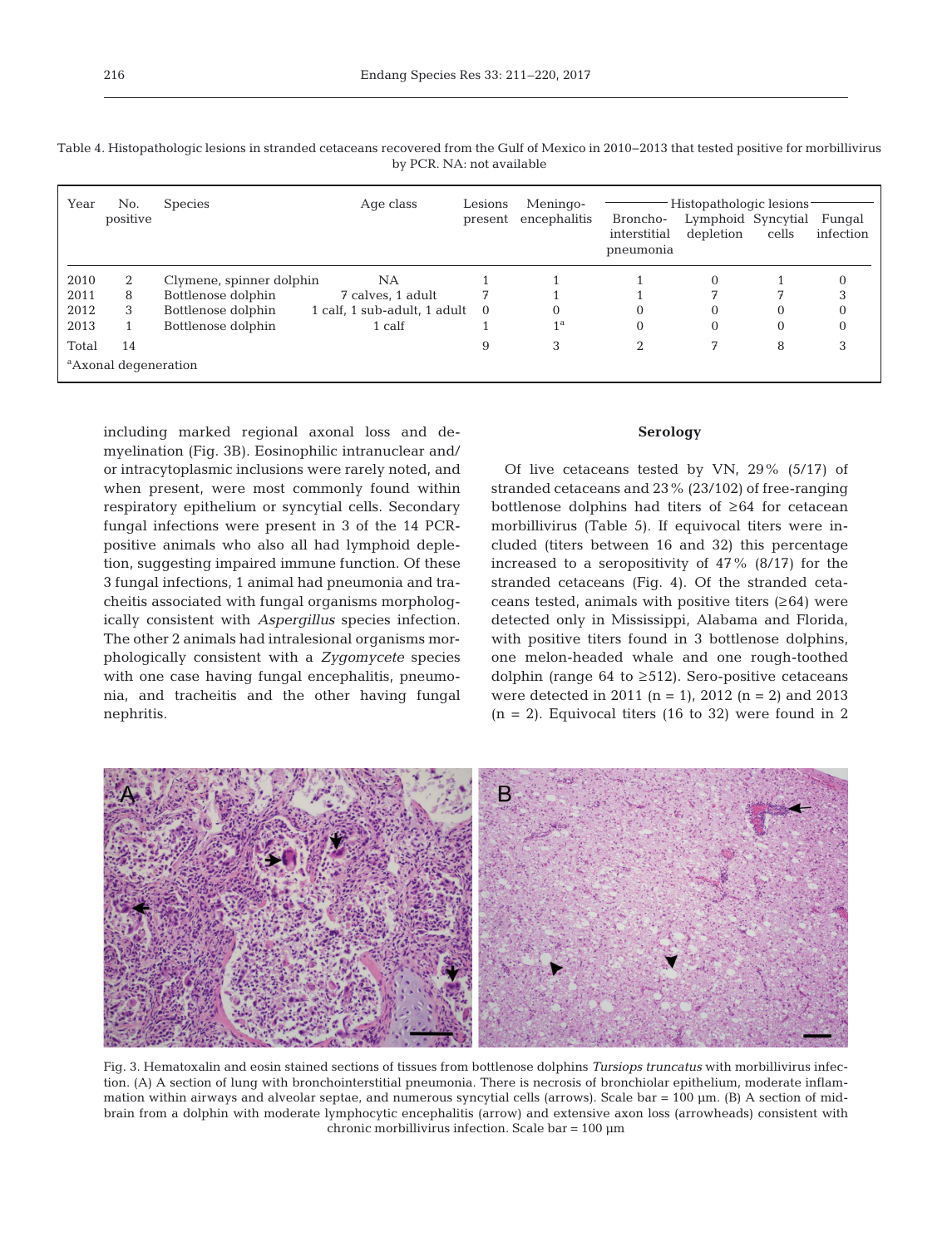Table 5. Results of serum virus neutralization (VN) tests for morbillivirus on live cetaceans stranded on the coast of the Gulf of Mexico from Florida to Louisiana and free-ranging bottlenose dolphins captured in Barataria Bay, LA (BB) and Mississippi Sound, MS (MS) from 2010 to 2014. Titer values were assessed as seronegative (≤8), equivocal (16–32) or seropositive  $(≥64)$ . NA: not available

| Common name<br>Test result | (BB) | Free-ranging<br>(MS) | Stranded |  |
|----------------------------|------|----------------------|----------|--|
| <b>Bottlenose dolphin</b>  |      |                      |          |  |
| Negative                   | 62   | 8                    | 6        |  |
| Equivocal                  | 5    | 4                    | 2        |  |
| Positive                   | 15   | 8                    | 3        |  |
| Atlantic spotted dolphin   |      |                      |          |  |
| Equivocal                  | NA.  | <b>NA</b>            | 1        |  |
| Melon-headed whale         |      |                      |          |  |
| Positive                   | NA.  | NA.                  | 1        |  |
| Pilot whale                |      |                      |          |  |
| Negative                   | NA.  | NA.                  | 1        |  |
| Pygmy sperm whale          |      |                      |          |  |
| Negative                   | NA.  | NA.                  | 2        |  |
| Rough-toothed dolphin      |      |                      |          |  |
| Positive                   | NA.  | <b>NA</b>            | 1        |  |
| Total                      | 82   | 20                   | 17       |  |
|                            |      |                      |          |  |

bottlenose dolphins and one spinner dolphin, all from Florida, one each from 2011, 2012 and 2014. Of stranded animals that tested positive by VN, only 2 bottlenose dolphins were also tested via PCR. These animals were positive in brain tissue with titers of ≥64 and ≥512, respectively, and the one animal with the higher titer had histopathologic lesions consistent with morbillivirus infection.

For the free-ranging bottlenose dolphins, animals with positive titers were found in both BB (18%; 15/82) and MS (40%; 8/20) (Table 5, Fig. 4). If equi vocal titers are included (16 to 32), this percentage increased to a seropositivity of 24% (20/82) for dolphins from BB and 60% (12/20) for dolphins from MS. For both locations, dolphin antibody titers ranged from 16 to ≥512 and both BB and MS had animals with titers of  $\geq 512$ , BB in 2011 (n = 4) and MS in 2013 (n = 1). In BB, 16% (6/37) of subadults and 22% (9/41) of adults were seropositive (data not shown). If equivocal titers are included, this percentage increased to  $22\%$  (8/37) for subadults and  $27\%$  (11/41) for adults; 1 positive animal could not be assigned to an age class. In MS 38% (5/13) of subadults and 60% (3/5) of adults were seropositive. If equivocal titers are included, this percentage increased to 62%  $(8/13)$  for subadults and  $80\%$   $(4/5)$  for adults, while all calves (0/5) tested from both locations were seronegative. The one free-ranging adult female bottle-



Fig. 4. Morbillivirus seroprevalence in cetaceans stranded on the coast of the Gulf of Mexico from Florida to Louisiana and live, free-ranging bottlenose dolphins captured in Barataria Bay, LA (BB) and Mississippi Sound, MS (MS), during 2010−2014. Titer values were assessed as seronegative  $(≤8)$ , equivocal  $(16-32)$  or seropositive  $(≥64)$ 

nose dolphin that had the PCR positive blowhole swab was an animal sampled in August 2011 from BB that had a high titer of  $\geq$ 512. This animal was still alive in July 2015 based upon photo-identification surveys.

## **DISCUSSION**

Dolphin morbillivirus was detected by PCR in 9.9% of cetaceans stranding from February 2010 through July 2014, and 9 of these PCR positive cases had histopathologic lesions associated with viral infection. Histologic lesions were similar to those previously associated with morbillivirus infections in ceta ceans (Lipscomb et al. 1994, 1996). In comparison, during the mid-Atlantic 1987−1988 bottlenose dolphin die-off, 97% (35/36) of dolphins tested were positive for DMV using PCR (Schulman et al. 1997), and during the 1993−1994 GoM die-off, 61% (35/57) of dolphins had detectable DMV in tissues (Lipscomb et al. 1996). Further, 90% (186/207) of bottlenose dolphins tested by PCR from the 2013-2015 mid-Atlantic bottlenose dolphin UME were positive for DMV; these included animals from all age classes, and many had histologic lesions consistent with DMV infection (Fauquier et al. 2014, Van Bressem et al. 2014). The relatively low prevalence of morbillivirus detected in tissues of stranded and live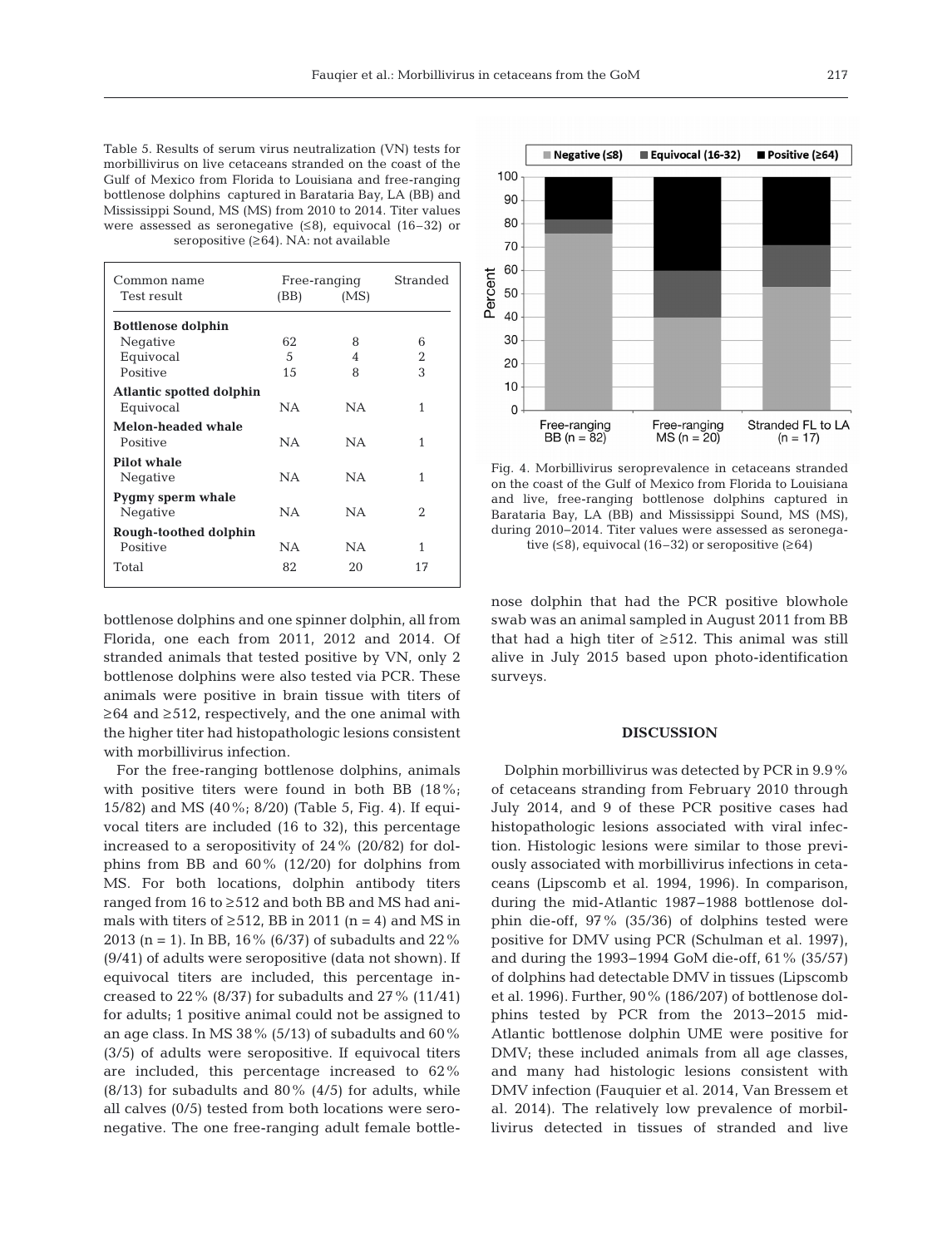cetaceans during the current study compared to previously known DMV-associated die-offs, indicates that morbilliviral infection was not a primary cause of death in the northern GoM UME. Additionally, the 1993−1994 GoM morbillivirus has been found to be genetically distinct from the 1987−1988 mid-Atlantic morbillivirus (Taubenberger et al. 1996), and our partial and whole genome sequencing work confirms that the current GoM morbillivirus is distinct from the isolate found in cetaceans dying during the outbreak from 2013−2015 in the US mid-Atlantic.

The difference in seroprevalence between the BB and MS populations may be due to the physical properties of BB (i.e. closed bay) vs. MS (i.e. open embayment). For example, a more open home area could offer greater opportunity for interaction with potentially infected adjacent stocks of bottlenose dolphins and other small cetaceans compared to more isolated populations. A study that compared distinctive dolphin dorsal fins documented via photographic monitoring in St. Joseph Bay, Florida, and Mississippi Sound, found that at least a few of the photographed dolphins had extended ranges that included both of these areas (Balmer et al. in press). Additionally, a recent study found that frequency-dependent transmission predominantly regulated the 2013−2015 mid-Atlantic morbillivirus outbreak (Morris et al. 2015). Therefore, animals in the GoM with larger social networks could be at increased risk of morbillivirus exposure. Other small cetacean species (Atlantic spotted, Clymene, rough-toothed, spinner dolphins and a melon-headed whale) that stranded in the panhandle of Florida tested positive for DMV by PCR and/or VN, suggesting that offshore small cetacean species may be able to maintain the virus (Duignan et al. 1996). Therefore the Florida panhandle may be an important population mixing location, thereby increasing the potential for exposure of bottlenose dolphins to DMV in encounters with offshore species in this region.

The current study's detection of what appears to be increased morbillivirus infections in young GoM bottlenose dolphins  $( $3 \, yr, \, < 205 \, cm$ )$  and seropositivity only in subadults and adults in BB and MS supports the theory that morbillivirus may be persisting in the GoM at non-epidemic levels; by contrast, large dieoffs impact all age classes, which was not observed in this study. Our VN findings (as defined) indicated 18 and 40% seroprevalence with up to 24 and 60% seroprevalence (if equivocal titers are included) for BB and MS respectively. Recent modeling indicates a herd immunity of 60% or more may be protective for GoM dolphin populations (Morris et al. 2015). Therefore, certain populations of GoM dolphins may have sufficiently high herd immunity and may be protected from severe outbreaks such as has been seen along the Atlantic coast. Following an outbreak, the prevalence of morbillivirus positive titers, as measured by serology, will decrease over time if there is no new exposure or limited exposure for the population (Duignan et al. 1996, Raga et al. 2008, Rowles et al. 2011). For example, during the outbreak of DMV in striped dolphins *Stenella coeruleoalba* from the Mediterranean Sea in the early 1990s, seropositivity decreased from 100% during the outbreak to 50% after 5 yr (Van Bressem et al. 2014). The survivors of infection during outbreaks are immunologically protected against DMV via antibodies, but through time, aging individuals are replaced with younger, immunologically naive animals, resulting in a loss of herd immunity and an opportunity for viral reintroduction and/or resurgence and another mortality event to occur. Our findings of relatively high herd immunity especially among subadult and adult MS free-ranging dolphins suggest that a cyclical morbillivirus exposure and infection process may be occurring at a low non-epidemic level in GoM cetacean populations with active infections predominantly found in youngeraged naive individuals. Specifically, the findings of PCR positives in young stranded animals, seropositive titers in the subadult and adult age classes of free-ranging bottlenose dolphins, and high titers in both BB and MS dolphins in 2011 and 2013 suggests there may have been a recent exposure event in the region that did not trigger an epidemic.

## **CONCLUSIONS**

The current study demonstrated that morbillivirus infections occurred infrequently and were not a leading cause of death of cetaceans sampled between February 2010 and July 2014 or a cause of the GoM UME. In our investigation, only 6.6% (9/136) of confirmed morbillivirus infections were detected among fresh dead stranded cetaceans using a combination of histopathology and PCR. This number is substantially lower than that found during previous morbillivirus-associated dolphin die-offs in the northern GoM and elsewhere. Additionally, the partial and whole genome sequencing work confirmed that the current GoM morbillivirus is distinct from the isolate found in cetaceans dying during the 2013−2015 outbreak in the US mid-Atlantic. The majority of stranded bottlenose dolphins with active morbillivirus infections were <3 yr of age. Interestingly, this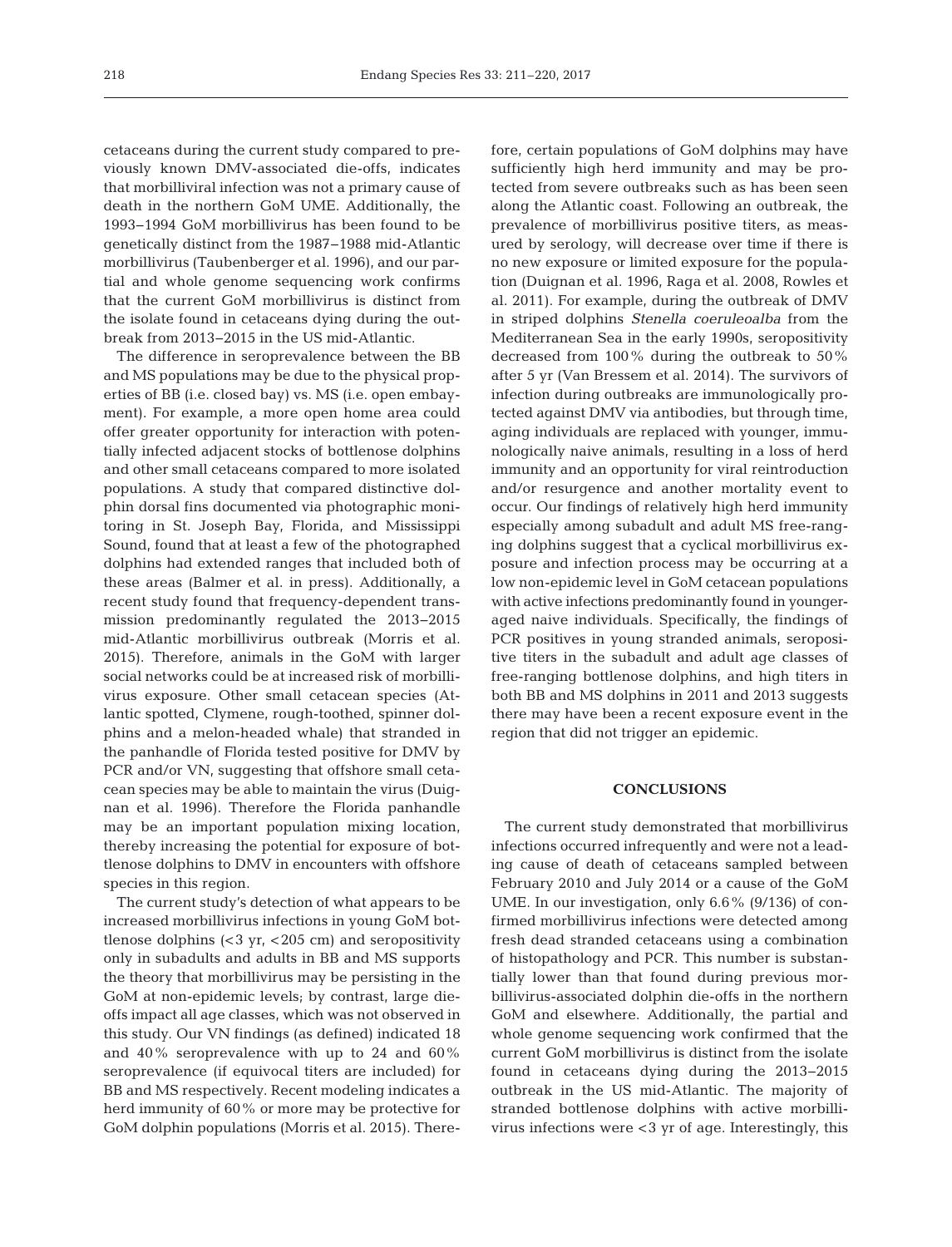study's detection of what appears to be sporadic or episodic morbillivirus infections in younger GoM bottlenose dolphins supports the hypothesis that DMV is endemic in the region and is successfully persisting in some offshore small cetacean populations in the GoM. Periodic exposures in coastal bottlenose dolphin populations are most likely due to population and social dynamics of these dolphin stocks and their interactions with offshore small cetacean populations that may, collectively, be large enough to maintain the virus endemically.

*Acknowledgements*. This work was part of the *Deepwater Horizon* NRDA being conducted cooperatively among NOAA, other federal and state Trustees, and BP plc. The findings and conclusions in this paper are those of the authors and do not necessarily represent the view of NOAA or of any other natural resource Trustee for the BP/*Deep water Horizon* NRDA. The authors thank members of the Working Group for Marine Mammal Unusual Mortality Events and the following individuals who have held critical roles in the ongoing northern GoM UME investigation: Jeff Adams, Micah Brodsky, Laura Dias, Laura Engleby, Lance Garrison, Michael Kinsel, Lauren Noble, Gina Rappucci, and Trevor Spradlin. This work could not have been conducted without the tireless efforts of the Southeast US Marine Mammal Stranding Network and the authors particularly acknowledge the staff and volunteers of the following agencies: Audubon Aquarium of the Americas, Dauphin Island Sea Lab, Emerald Coast Wildlife Refuge, GulfWorld Marine Park, Institute for Marine Mammal Studies, Louisiana Department of Wildlife and Fisheries, Louisiana Marine Mammal Stranding Network, McNeese State University, Mississippi Department of Marine Resources, Mote Marine Laboratory, National Park Service, National Marine Fisheries Service, St. Joseph Peninsula State Park, Southwest Florida Marine Mammal Stranding Network, Texas Marine Mammal Stranding Network, and Tyndall Air Force Base. We thank the staff at the Athens Veterinary Diagnostic Laboratory and the One Health Institute Laboratory for performing the laboratory analysis, especially Brett Smith, and also Dr. John Hammond for primers designed for primer walking to amplify the morbilliviral genome. This work was conducted under NMFS Permit 932-1905/MA-009526 and 112c and 109h NMFS Stranding Agreements.

## LITERATURE CITED

- Balmer B, Sinclair C, Speakman T, Quigley B and others (in press) Extended movements of common bottlenose dolphins *(Tursiops truncatus)* along the northern Gulf of Mexico's central coast. Gulf Mex Sci
- [Barrett T, Visser IK, Mamaev L, Goatley L, Van Bressem MF,](https://doi.org/10.1006/viro.1993.1217) Osterhaust AD (1993) Dolphin and porpoise morbilliviruses are genetically distinct from phocine distemper virus. Virology 193: 1010−1012
	- *Deepwater Horizon* NRDA (Natural Resource Damage As sessment) Trustees (2016) *Deepwater Horizon* oil spill: final programmatic damage assessment and restoration plan (FDARP) and final programmatic environmental impact statement (PEIS). www.gulfspillrestoration. noaa.

gov/restoration-planning/gulf-plan

- [Di Guardo G, Marruchella G, Agrimi U, Kennedy S \(2005\)](https://doi.org/10.1111/j.1439-0442.2005.00693.x) Morbillivirus infections in aquatic mammals: a brief overview. J Vet Med A 52:88-93
- [Duignan PJ, House C, Odell DK, Wells RS and others \(1996\)](https://doi.org/10.1111/j.1748-7692.1996.tb00063.x) Morbillivirus infection in bottlenose dolphins: evidence for recurrent epizootics in the western Atlantic and Gulf of Mexico. Mar Mamm Sci 12: 499−515
	- Fauquier D, Goldstein T, Colegrove K, Rotstein D and others (2014) Update on the dolphin morbillivirus outbreak and the 2013−2014 US mid-Atlantic bottlenose dolphin (*Tursiops truncatus*) unusual mortality event (SC-65b-E03). International Whaling Commission Scientific Committee Annual Meeting 2014, Environmental Concerns, SC-65b-E03; Resource ID 4973. https://archive.iwc.int/ pages/home.ph (accessed 14 Nov 2016)
	- Geraci JR, Lounsbury VJ (1993) Specimen and data collection. In: Marine mammals ashore: a field guide for strandings. Texas A&M Sea Grant College Program, Galveston, TX, p 175−228
- [Haffar A, Libeau G, Moussa A, Cecile M, Diallo A \(1999\)](https://doi.org/10.1016/S0168-1702(99)00080-5) The matrix protein gene sequence analysis reveals close relationship between peste des petits ruminants virus (PPRV) and dolphin morbillivirus. Virus Res 64:69-75
- [Hohn A, Scott MD, Wells RS, Sweeney JC, Irvine AB \(1989\)](https://doi.org/10.1111/j.1748-7692.1989.tb00346.x) Growth layers in teeth from known-age free-ranging bottlenose dolphins. Mar Mamm Sci 5: 315−342
- [Kennedy S \(1998\) Morbillivirus infections in marine mam](https://doi.org/10.1016/S0021-9975(98)80045-5)mals. J Comp Path 119:201−225
- [Krafft A, Lichy JH, Lipscomb TP, Klaunberg BA, Kennedy S,](https://doi.org/10.7589/0090-3558-31.3.410) Taubenberger JK (1995) Postmortem diagnosis of morbillivirus infection in bottlenose dolphins (*Tursiops truncates*) in the Atlantic and Gulf of Mexico epizootics by polymerase chain reaction-based assay. J Wildl Dis 31: 410−415
- [Lipscomb TP, Schulman FY, Moffett D, Kennedy S \(1994\)](https://doi.org/10.7589/0090-3558-30.4.567) Morbilliviral disease in Atlantic bottlenose dolphins (*Tursiops truncatus*) from the 1987−1988 epizootic. J Wildl Dis 30:567-571
- [Lipscomb TP, Kennedy S, Moffett D, Krafft A and others](https://doi.org/10.1177/104063879600800302) (1996) Morbillivirus epizootic in bottlenose dolphins of the Gulf of Mexico. J Vet Diagn Invest 8:283-290
- [Litz JA, Baran M, Bowen-Stevens S, Carmichael R and oth](https://doi.org/10.3354/dao02807)ers (2014) Review of historical unusual mortality events (UMEs) in the Gulf of Mexico (1990–2009): providing context for the multi-year northern Gulf of Mexico cetacean UME declared in 2010. Dis Aquat Org 112: 161−175
- [Morris SE, Zelner JA, Fauquier DA, Rowles TK, Rosel PE,](https://doi.org/10.1098/rsif.2015.0676) Gulland F, Grenfell B (2015) Partially observed epidemics in wildlife host: modeling an outbreak of dolphin morbillivirus in the northwestern Atlantic, June 2013− 2014. J R Soc Interface 12:20150676
	- NOAA Fisheries OPR (2016) Cetacean unusual mortality event in northern Gulf of Mexico (2010−2014). www.nmfs. noaa.gov/pr/health/mmume/cetacean\_gulfof mexico.htm (accessed 1 June 2016).
- [Raga JA, Banyard A, Domingo M, Corteyn M and others](https://doi.org/10.3201/eid1403.071230) (2008) Dolphin morbillivirus epizootic resurgence, Mediterranean Sea. Emerg Infect Dis 14: 471−473
- [Read AJ, Wells RS, Hohn AA, Scott MD \(1993\) Patterns of](https://doi.org/10.1111/j.1469-7998.1993.tb05356.x) growth in wild bottlenose dolphins, *Tursiops truncatus.* J Zool (Lond) 231: 107−123
- [Rima BK, Collin AM, Earle JA \(2005\) Completion of the](https://doi.org/10.1007/s11262-004-4588-7) sequence of a cetacean morbillivirus and comparative